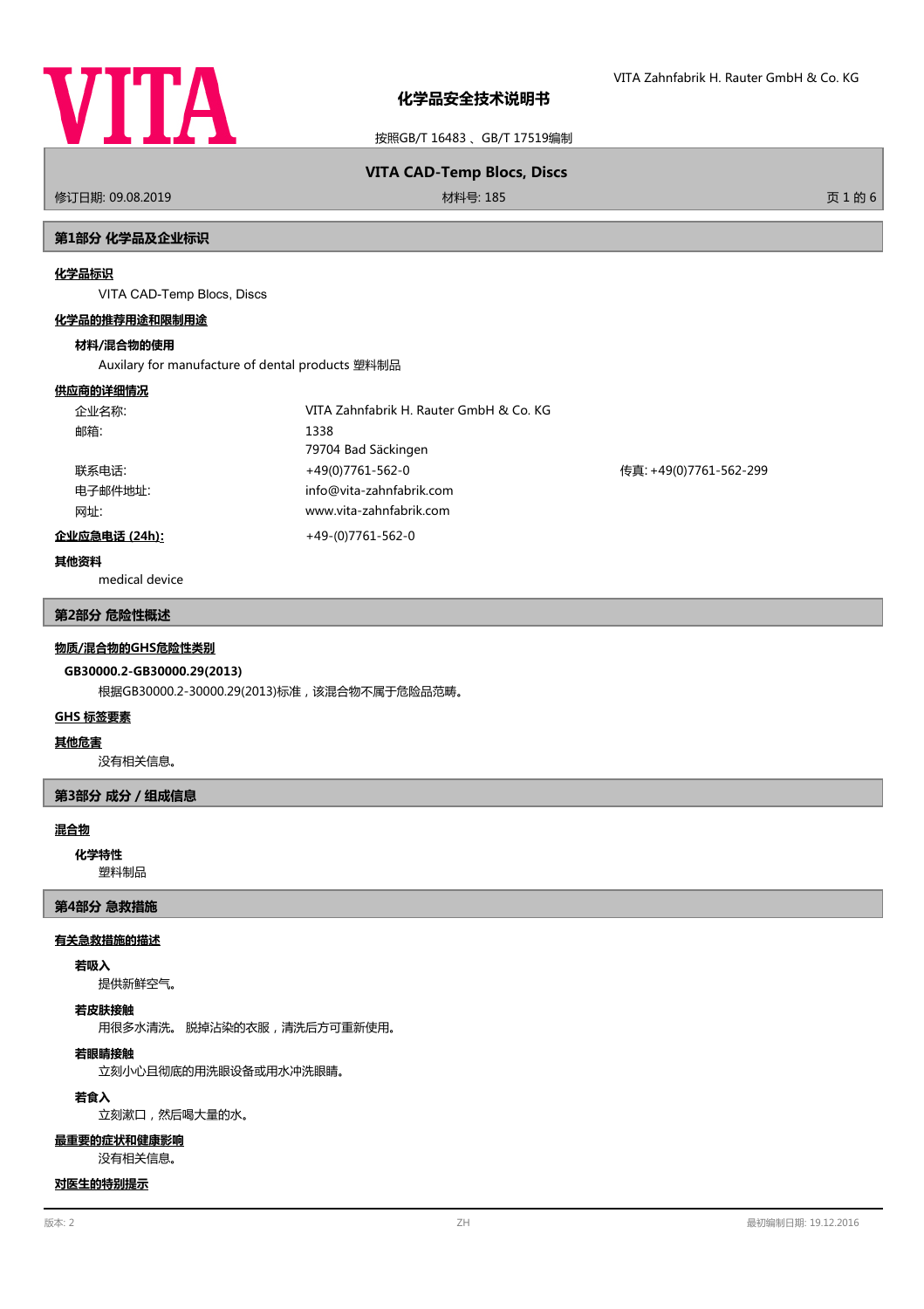# **VITA CAD-Temp Blocs, Discs**

修订日期: 09.08.2019 材料号: 185 页 2 的 6

# 症状处理。

# **第5部分 消防措施**

# **灭火介质**

#### **适合的灭火剂**

依照周边环境决定防火措施。

#### **特别危险性**

不易燃 。

#### **消防人员的特殊保护设备和防范措施**

火灾时: 使用不受周围空气影响的呼吸防护器。

#### **第6部分 泄漏应急处理**

#### **作业人员防护措施、防护装备和应急处置程序**

避免灰尘的形成。 勿吸入灰尘。

#### **环境保护措施**

不需要特别的环保措施。 按照环保规定彻底清洁受污染的物体和面积。

# **泄漏化学品的收容、清除方法及所使用的处置材料**

机械式吸取 取出的材料根据清除那一章处理。

# **参照其他章节**

安全处理: 见 段 7 个人防护装备: 见 段 8 垃圾处理: 见 段 13

# **第7部分 操作处置与储存**

# **操作注意事项**

不需要特别的预防措施。 **关于安全操作的提示**

# **关于防火、防爆的提示**

不需要特别的防火措施。

#### **安全储存的条件,包括任何不兼容性**

**对存放空间和容器的要求**

容器密封好。

# **共同存放的提示**

不需要特别的预防措施。

#### **第8部分 接触控制和个体防护**

# **控制参数**

# **工程控制方法**

# **保护和卫生措施**

脱掉沾染的衣服。 休息前和工作结束时请洗手。 在工作场所不饮食、不抽烟、不擤鼻涕。

**眼部/面部防护**

戴防护眼罩/戴防护面具。

# **手部防护**

处理化学工作材料时,只能戴带有CE认证标记含四位数检验号码的化学防护手套。 挑选抗化学药品的防护手套 时,必须视工作场所特性而定的危险物质浓度和数量而定。 最好向手套制造厂家询问清楚以上所提特殊用途的 手套之化学药品抵抗性。

# **皮肤和身体防护**

防护服的使用。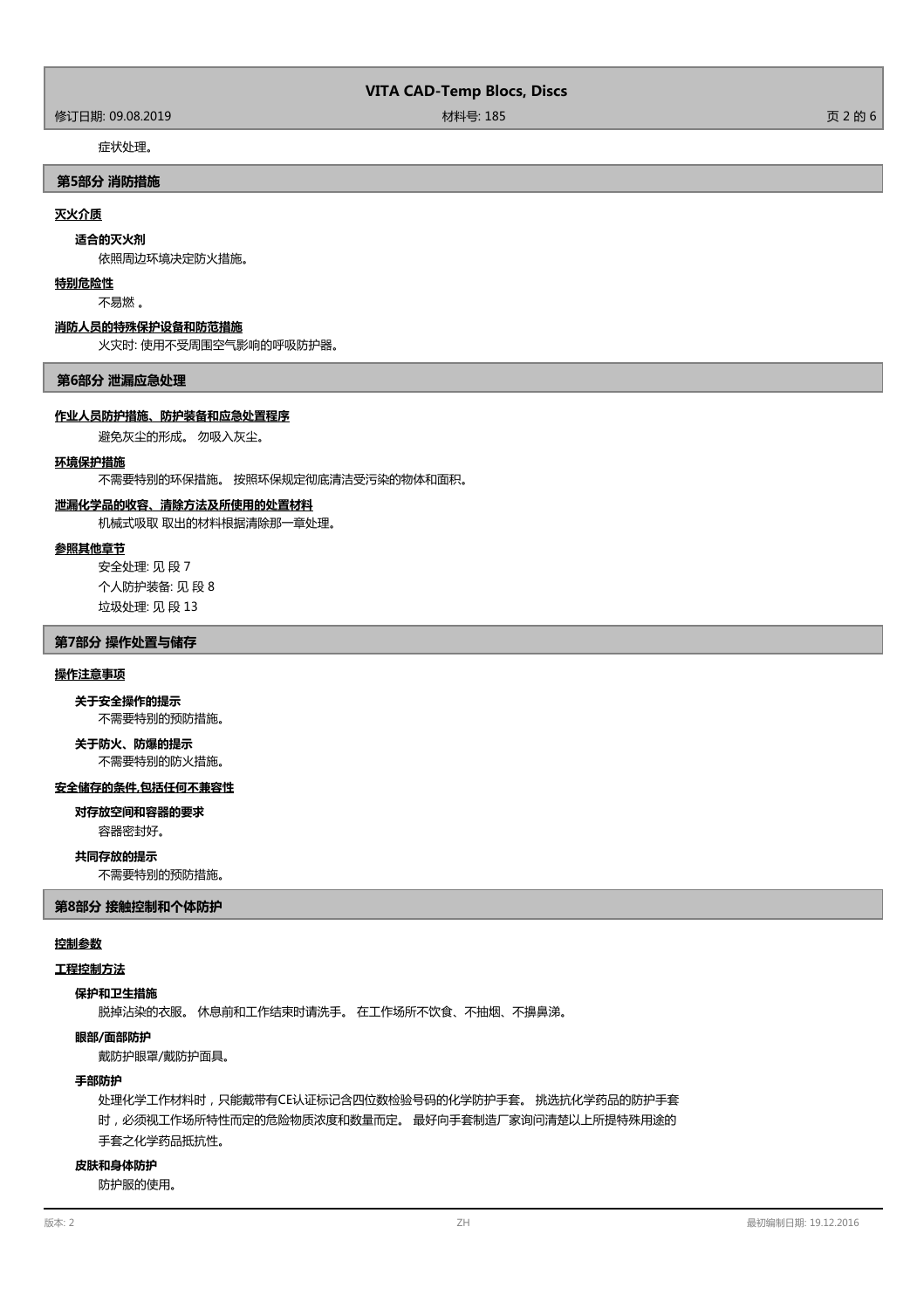| <b>VITA CAD-Temp Blocs, Discs</b> |          |         |
|-----------------------------------|----------|---------|
| 修订日期: 09.08.2019                  | 材料号: 185 | 页 3 的 6 |

# **呼吸防护**

Г

在通风不足的情况下 戴呼吸防护装置。 勿吸入灰尘。

# **第9部分 理化特性**

| 基本物理和化学性质信息        |                           |  |
|--------------------|---------------------------|--|
| 聚合状态:              | 固态                        |  |
| 颜色:                |                           |  |
| 气味:                | 无味                        |  |
| pH值:               | 没有界定                      |  |
| 物理状态变化             |                           |  |
| 熔点:                | 没有界定                      |  |
| 沸点/沸腾范围:           | X                         |  |
| 闪点:                | $\ddot{?}$                |  |
| 易燃性                |                           |  |
| 固体:                | 没有界定                      |  |
| 气体:                | 不适用                       |  |
| 爆炸性特性              |                           |  |
| 本产品不: 有爆炸危险的。      |                           |  |
| 爆炸下限:              | 没有界定                      |  |
| 爆炸上限:              | 没有界定                      |  |
| 自燃温度               |                           |  |
| 固体:                | 没有界定                      |  |
| 气体:                | 不适用                       |  |
| 分解温度:              | 没有界定                      |  |
| 助燃特性               |                           |  |
| 不助燃。               |                           |  |
| 蒸汽压力:              | $\epsilon = 1100$ hPa     |  |
| (在 50 °C)          |                           |  |
| 相对密度:              | 1,28000 g/cm <sup>3</sup> |  |
| 水溶性:               | 不                         |  |
| 在其它溶剂中的溶解度<br>没有界定 |                           |  |
| 辛醇/水分配系数:          | 没有界定                      |  |
| 相对蒸气密度:            | 没有界定                      |  |
| 蒸发速率:              | 没有界定                      |  |
| 其他资料或数据            |                           |  |
| 固体:                | 100,0%                    |  |

# **第10部分 稳定性和反应性**

# **反应性**

当按规定处理和存储时无有害反应。

# **稳定性**

该产品在正常室温存储时是稳定。

# **危险反应**

无已知的危险反应。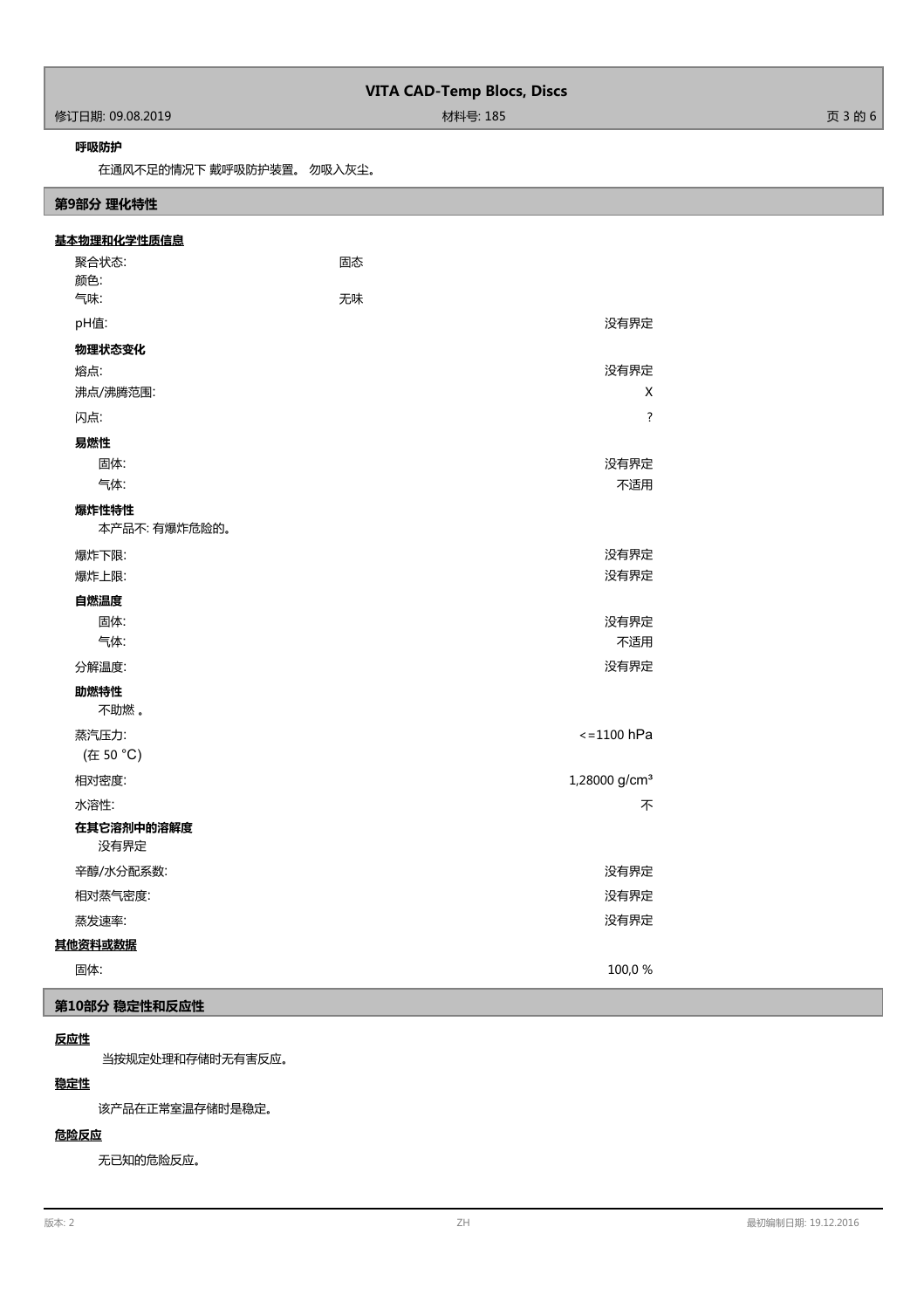|  |  | <b>VITA CAD-Temp Blocs, Discs</b> |  |  |
|--|--|-----------------------------------|--|--|
|--|--|-----------------------------------|--|--|

#### **避免接触的条件**

没有/没有

# **禁配物**

没有相关信息。

#### **危险的分解产物**

无已知的危险分解产物。

# **第11部分 毒理学信息**

# **急性毒性**

**急性毒性**

现有数据不符合分类标准。

## **刺激和腐蚀**

现有数据不符合分类标准。

# **呼吸或皮肤过敏**

现有数据不符合分类标准。

#### **致癌性、生殖细胞突变性、生殖毒性**

现有数据不符合分类标准。

# **特异性靶器官系统毒性 一次接触** 现有数据不符合分类标准。

**特异性靶器官系统毒性 反复接触**

# 现有数据不符合分类标准。

**肺内吸入异物的危险**

#### 现有数据不符合分类标准。

# **测试的补充说明**

根据(EC)第1272/2008号条例[化学品分类及标记全球协调制度],该混合物不属于危险品范畴。

# **第12部分 生态学信息**

#### **生态毒性**

本产品不: 生态毒性。

# **持久性和降解性**

本产品未经检验。

# **生物富集或生物积累性**

本产品未经检验。

# **土壤中的迁移性**

本产品未经检验。

# **其他有害作用**

没有相关信息。

# **其他资料**

避免释放到环境中。

# **第13部分 废弃处置**

# **废弃物处置方法**

# **建议**

根据官署的规定处理废物。 废料编号和废料标识根据 EWC/AVV

# **受污染的容器和包装的处置方法**

用很多水清洗。 完全清空的包装材料可以回收再利用。 废料编号和废料标识根据 EWC/AVV

# **第14部分 运输信息**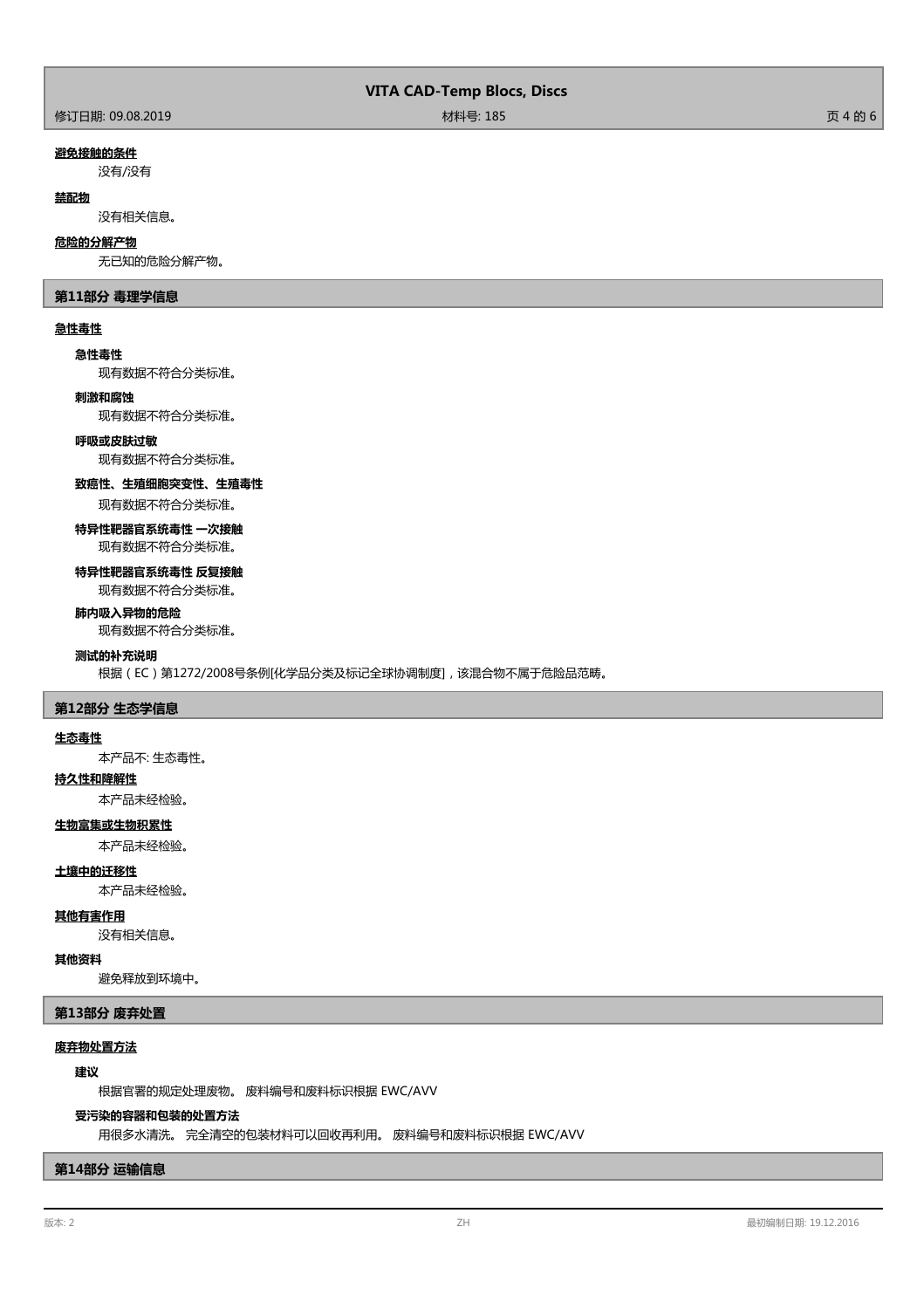| <b>VITA CAD-Temp Blocs, Discs</b> |          |         |
|-----------------------------------|----------|---------|
| 修订日期: 09.08.2019                  | 材料号: 185 | 页 5 的 6 |
| 海运 (IMDG)                         |          |         |

| UN号:                  | 根据运输法规,未被分类为危险品。 |
|-----------------------|------------------|
| 联合国运输名称:              | 根据运输法规,未被分类为危险品。 |
| 联合国危险性分类:             | 根据运输法规,未被分类为危险品。 |
| 包装类别:                 | 根据运输法规,未被分类为危险品。 |
| 空运 (ICAO-TI/IATA-DGR) |                  |
| UN号:                  | 根据运输法规,未被分类为危险品。 |
| 联合国运输名称:              | 根据运输法规,未被分类为危险品。 |
| 联合国危险性分类:             | 根据运输法规,未被分类为危险品。 |
| 包装类别:                 | 根据运输法规,未被分类为危险品。 |
| 对环境的危害                |                  |

# **对**

对环境有害的物质: カランド インファイル アイスト 不安

# **使用者特殊预防措施**

没有相关信息。

**大宗货物运输根据 MARPOL-公约 73/78 附录 II 和 IBC-Code**

不适用

# **第15部分 法规信息**

#### **化学品的安全、健康和环境条例**

#### **国家的规章**

# **第16部分 其他信息**

#### **缩略语和首字母缩写**

ADR: Accord européen sur le transport des marchandises dangereuses par Route (European Agreement concerning the International Carriage of Dangerous Goods by Road) IMDG: International Maritime Code for Dangerous Goods IATA: International Air Transport Association GHS: Globally Harmonized System of Classification and Labelling of Chemicals EINECS: European Inventory of Existing Commercial Chemical Substances ELINCS: European List of Notified Chemical Substances CAS: Chemical Abstracts Service LC50: Lethal concentration, 50% LD50: Lethal dose, 50% CLP: Classification, labelling and Packaging REACH: Registration, Evaluation and Authorization of Chemicals GHS: Globally Harmonised System of Classification, Labelling and Packaging of Chemicals UN: United Nations DNEL: Derived No Effect Level DMEL: Derived Minimal Effect Level PNEC: Predicted No Effect Concentration ATE: Acute toxicity estimate LL50: Lethal loading, 50% EL50: Effect loading, 50% EC50: Effective Concentration 50% ErC50: Effective Concentration 50%, growth rate NOEC: No Observed Effect Concentration BCF: Bio-concentration factor PBT: persistent, bioaccumulative, toxic